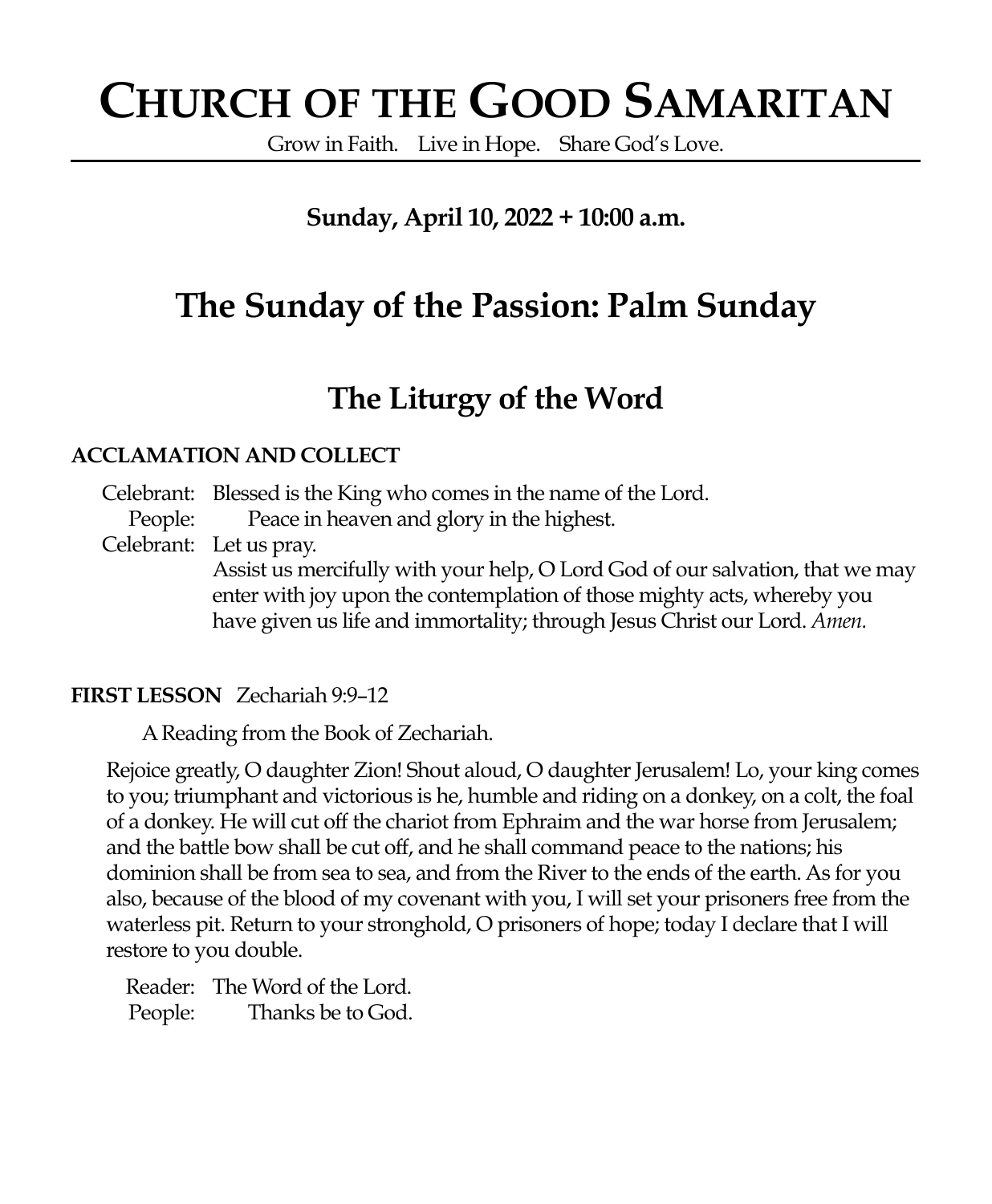### **THE BLESSING OF THE PALMS**

| Celebrant: The Lord be with you.                   |
|----------------------------------------------------|
| People: And also with you.                         |
| Celebrant: Let us give thanks to the Lord our God. |
| People: It is right to give God thanks and praise. |

Celebrant: It is right to praise you, Almighty God, for the acts of love by which you have redeemed us through your Son Jesus Christ our Lord. On this day he entered the holy city of Jerusalem in triumph and was proclaimed as King of kings by those who spread their garments and branches of palm along his way.

*All raise their palm branches.*

Let these branches be for us signs of his victory, and grant that we who bear them in his name may ever hail him as our King, and follow him in the way that leads to eternal life; who lives and reigns in glory with you and the Holy Spirit, now and for ever. *Amen.*

Celebrant: Blessed is he who comes in the name of the Lord. People: Hosanna in the highest.

### **THE PROCESSION**

Celebrant: Let us go forth in peace. People: In the name of Christ. Amen.

*The people enter the church in procession, waving their palm branches.*

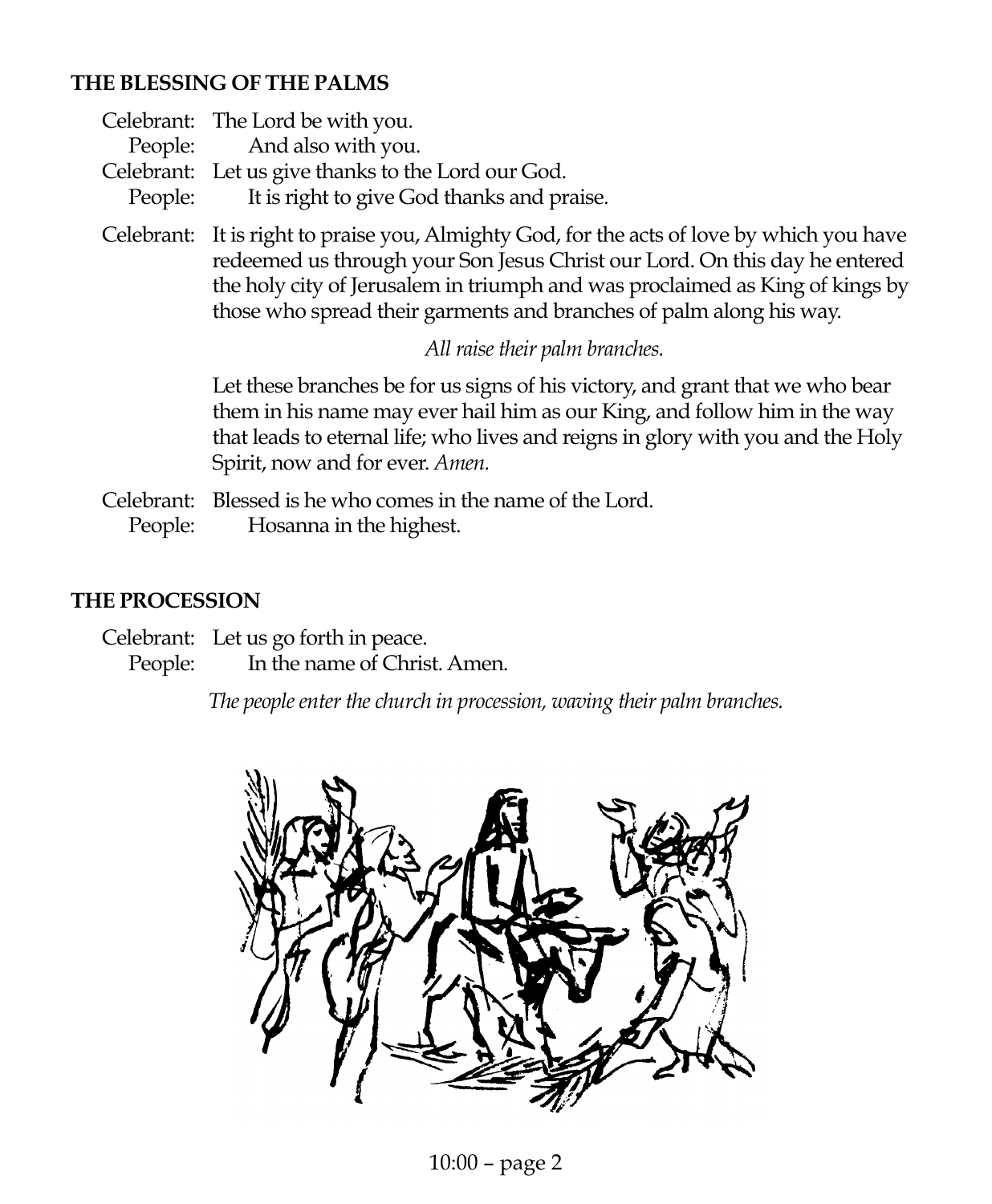



-Words: Theodulph of Orleans (d. 821), tr. John Mason Neale (1818-1866), alt. Music: *Valet will ich dir geben,* melody Mechior Teschner (1584–1635), alt.; harm. William Henry Monk (1823–1889).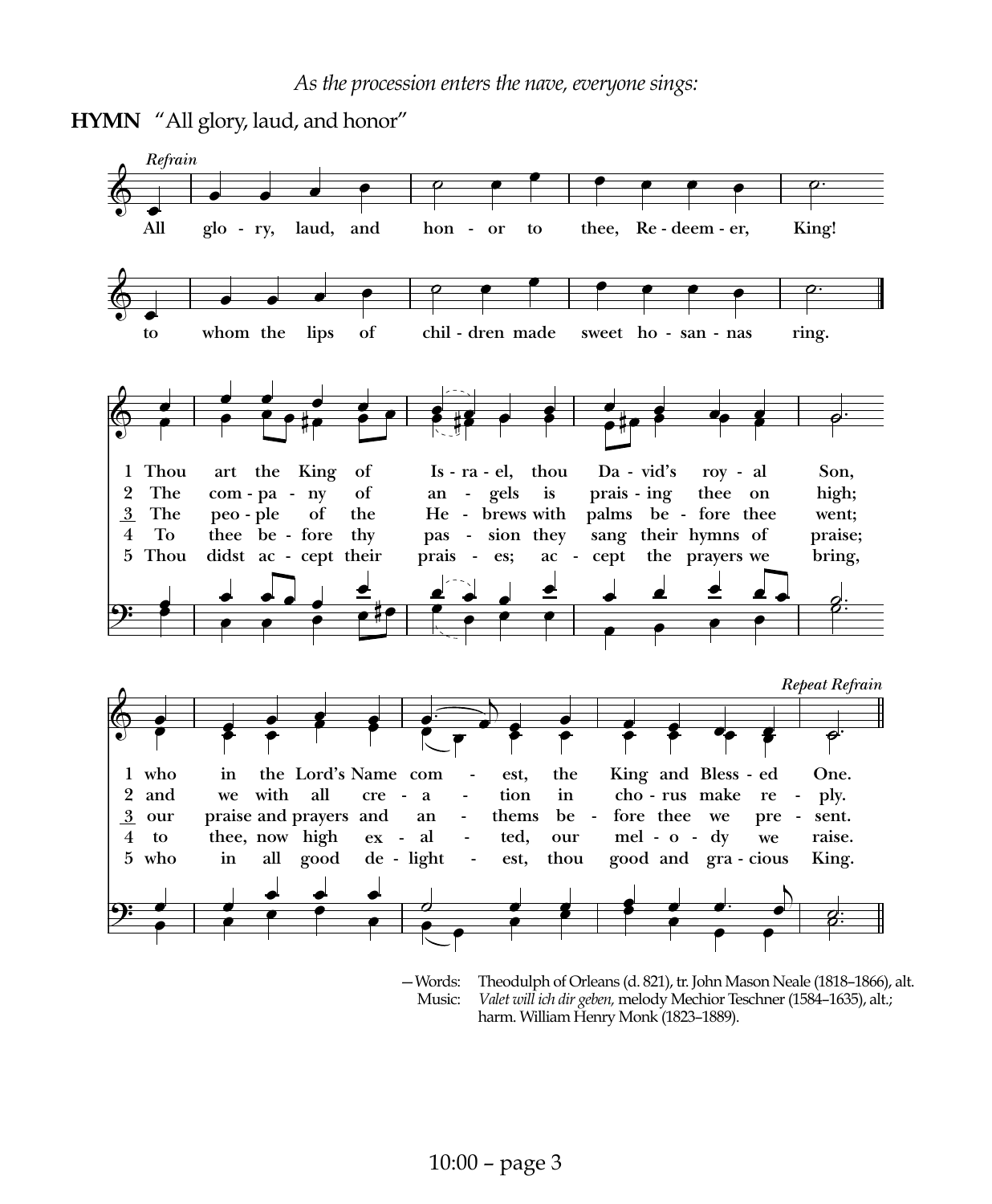### **COLLECT OF THE DAY** *Remain standing.*

Celebrant: The Lord be with you.

People: And also with you.

Celebrant: Let us pray.

Almighty and everlasting God, whose will it is to restore all things in thy wellbeloved Son, the King of kings and Lord of lords: Mercifully grant that the peoples of the earth, divided and enslaved by sin, may be freed and brought together under his most gracious rule; who liveth and reigneth with thee and the Holy Spirit, one God, now and for ever. *Amen.*

People: Amen.

### **SECOND LESSON** Philippians 2:5–11

A Reading from the Letter of Paul to the Philippians (2:5–11).

Let the same mind be in you that was in Christ Jesus, who, though he was in the form of God, did not regard equality with God as something to be exploited, but emptied himself, taking the form of a slave, being born in human likeness. And being found in human form, he humbled himself and became obedient to the point of death—even death on a cross. Therefore God also highly exalted him and gave him the name that is above every name, so that at the name of Jesus every knee should bend, in heaven and on earth and under the earth, and every tongue should confess that Jesus Christ is Lord, to the glory of God the Father.

Reader: The Word of the Lord. People: Thanks be to God.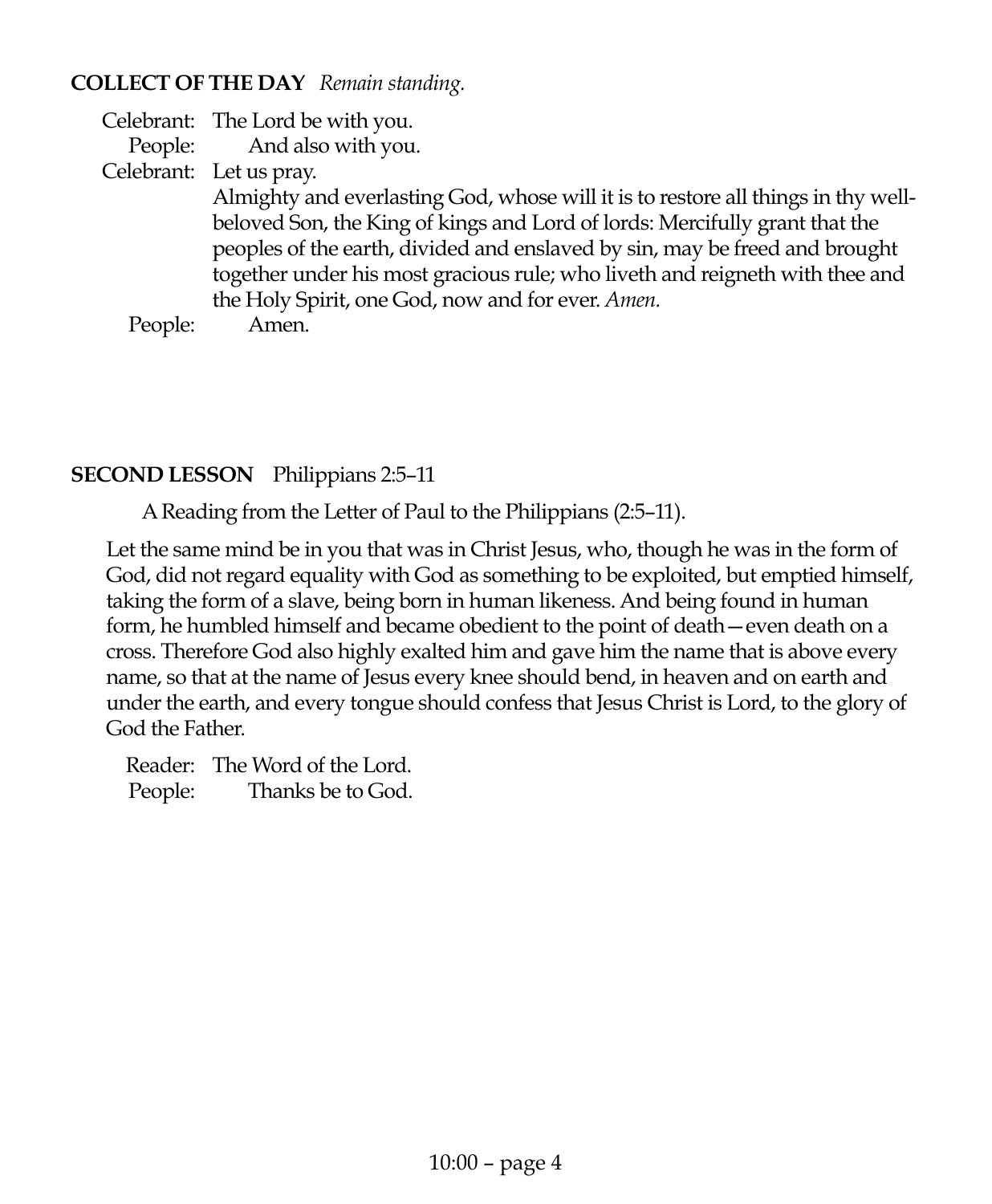| Θ<br>0<br>7<br>1. Ride<br>ride<br>on!<br>Hark!<br>ty!<br>in<br>ma - jes<br>on<br>2. Ride<br>ride<br>on!<br>In<br>ty!<br>in<br>ma - jes<br>on<br>3. Ride<br>ride<br>The<br>on!<br>in<br>jes<br>ty!<br>on<br>ma<br>4. Ride<br>ride<br>$\sin$<br>Thy<br>on!<br>ty!<br>on<br>$-$ jes<br>ma<br>5. Ride<br>ride<br>on!<br>In<br>$\sin$<br>ty!<br>on<br>$ma - ies$<br>क<br>ٰ€<br>tribes<br>all<br>the<br>Thy<br>ho<br>na<br>san<br>cry; |
|----------------------------------------------------------------------------------------------------------------------------------------------------------------------------------------------------------------------------------------------------------------------------------------------------------------------------------------------------------------------------------------------------------------------------------|
|                                                                                                                                                                                                                                                                                                                                                                                                                                  |
|                                                                                                                                                                                                                                                                                                                                                                                                                                  |
|                                                                                                                                                                                                                                                                                                                                                                                                                                  |
|                                                                                                                                                                                                                                                                                                                                                                                                                                  |
|                                                                                                                                                                                                                                                                                                                                                                                                                                  |
|                                                                                                                                                                                                                                                                                                                                                                                                                                  |
|                                                                                                                                                                                                                                                                                                                                                                                                                                  |
|                                                                                                                                                                                                                                                                                                                                                                                                                                  |
|                                                                                                                                                                                                                                                                                                                                                                                                                                  |
|                                                                                                                                                                                                                                                                                                                                                                                                                                  |
|                                                                                                                                                                                                                                                                                                                                                                                                                                  |
|                                                                                                                                                                                                                                                                                                                                                                                                                                  |
| ride<br>die:<br>O<br>low<br>ly<br>to<br>pomp<br>on                                                                                                                                                                                                                                                                                                                                                                               |
| of<br>mies<br>sky<br>Look<br>gel<br>the<br>$ar -$<br>an                                                                                                                                                                                                                                                                                                                                                                          |
| The                                                                                                                                                                                                                                                                                                                                                                                                                              |
| fierc -<br>strife<br>nigh:<br>last<br>and<br>est<br>is                                                                                                                                                                                                                                                                                                                                                                           |
| ly<br>ride<br>die:<br><b>Bow</b><br>low<br>to<br>pomp<br>on                                                                                                                                                                                                                                                                                                                                                                      |
|                                                                                                                                                                                                                                                                                                                                                                                                                                  |
|                                                                                                                                                                                                                                                                                                                                                                                                                                  |
|                                                                                                                                                                                                                                                                                                                                                                                                                                  |
| ble<br>hum<br>his<br>With<br>beast<br>road<br>pur<br>$\overline{a}$<br>sues                                                                                                                                                                                                                                                                                                                                                      |
| Christ,<br>gin<br>O'er<br>thy<br>umphs<br>tri -<br>be<br>now                                                                                                                                                                                                                                                                                                                                                                     |
| with<br>won - dering<br>To<br>down<br>sad<br>and<br>eyes                                                                                                                                                                                                                                                                                                                                                                         |
| Ex<br>ther<br>- phire<br>Fa<br>his<br>throne<br>on<br>$\sim$<br>sap                                                                                                                                                                                                                                                                                                                                                              |
| Then<br>thy<br>meek<br>tal<br>pain,<br>head<br>to<br>mor<br>$\qquad \qquad \blacksquare$                                                                                                                                                                                                                                                                                                                                         |
|                                                                                                                                                                                                                                                                                                                                                                                                                                  |
|                                                                                                                                                                                                                                                                                                                                                                                                                                  |
| Ġ                                                                                                                                                                                                                                                                                                                                                                                                                                |
|                                                                                                                                                                                                                                                                                                                                                                                                                                  |
| palms<br>- tered<br>strowed.<br>and<br>scat<br>gar<br>ments<br>-                                                                                                                                                                                                                                                                                                                                                                 |
|                                                                                                                                                                                                                                                                                                                                                                                                                                  |
| tive<br>death<br>and<br>quered<br>sin.<br>cap<br>con<br>÷,                                                                                                                                                                                                                                                                                                                                                                       |
| fice.<br>the ap -<br>$-$ ing<br>ri<br>see<br>sac                                                                                                                                                                                                                                                                                                                                                                                 |
| proach<br>ed<br>his<br>noint<br>Son.<br>pects<br>own<br>a                                                                                                                                                                                                                                                                                                                                                                        |

—Words: Henry Hart Milman (1791–1868), alt.

Music: Winchester New, adapt. *Musikalisches Handbuch,* Hamburg, 1690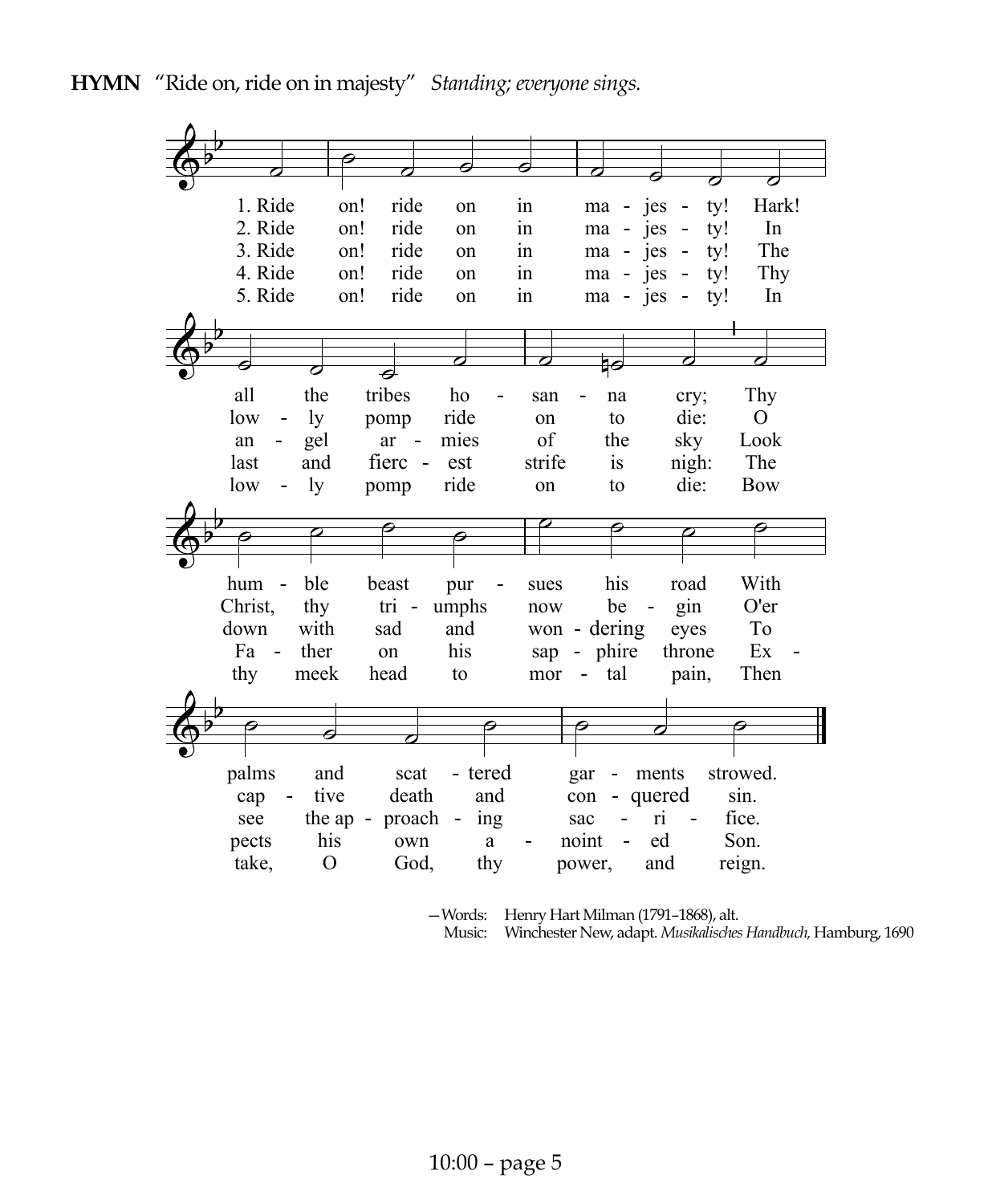### **GOSPEL** *Remain standing.*

Gospeler: The Holy Gospel of our Lord Jesus Christ according to Luke (19:28–40). People: Glory to you, Lord Christ.

Jesus went on ahead, going up to Jerusalem. When he had come near Bethphage and Bethany, at the place called the Mount of Olives, he sent two of the disciples, saying, "Go into the village ahead of you, and as you enter it you will find tied there a colt that has never been ridden. Untie it and bring it here. If anyone asks you, 'Why are you untying it?' just say this, 'The Lord needs it.'" So those who were sent departed and found it as he had told them. As they were untying the colt, its owners asked them, "Why are you untying the colt?" They said, "The Lord needs it." Then they brought it to Jesus; and after throwing their cloaks on the colt, they set Jesus on it. As he rode along, people kept spreading their cloaks on the road. As he was now approaching the path down from the Mount of Olives, the whole multitude of the disciples began to praise God joyfully with a loud voice for all the deeds of power that they had seen, saying, "Blessed is the king who comes in the name of the Lord! Peace in heaven, and glory in the highest heaven!" Some of the Pharisees in the crowd said to him, "Teacher, order your disciples to stop." He answered, "I tell you, if these were silent, the stones would shout out."

Gospeler: The Gospel of the Lord. People: Praise to you, Lord Christ.

### **SERMON**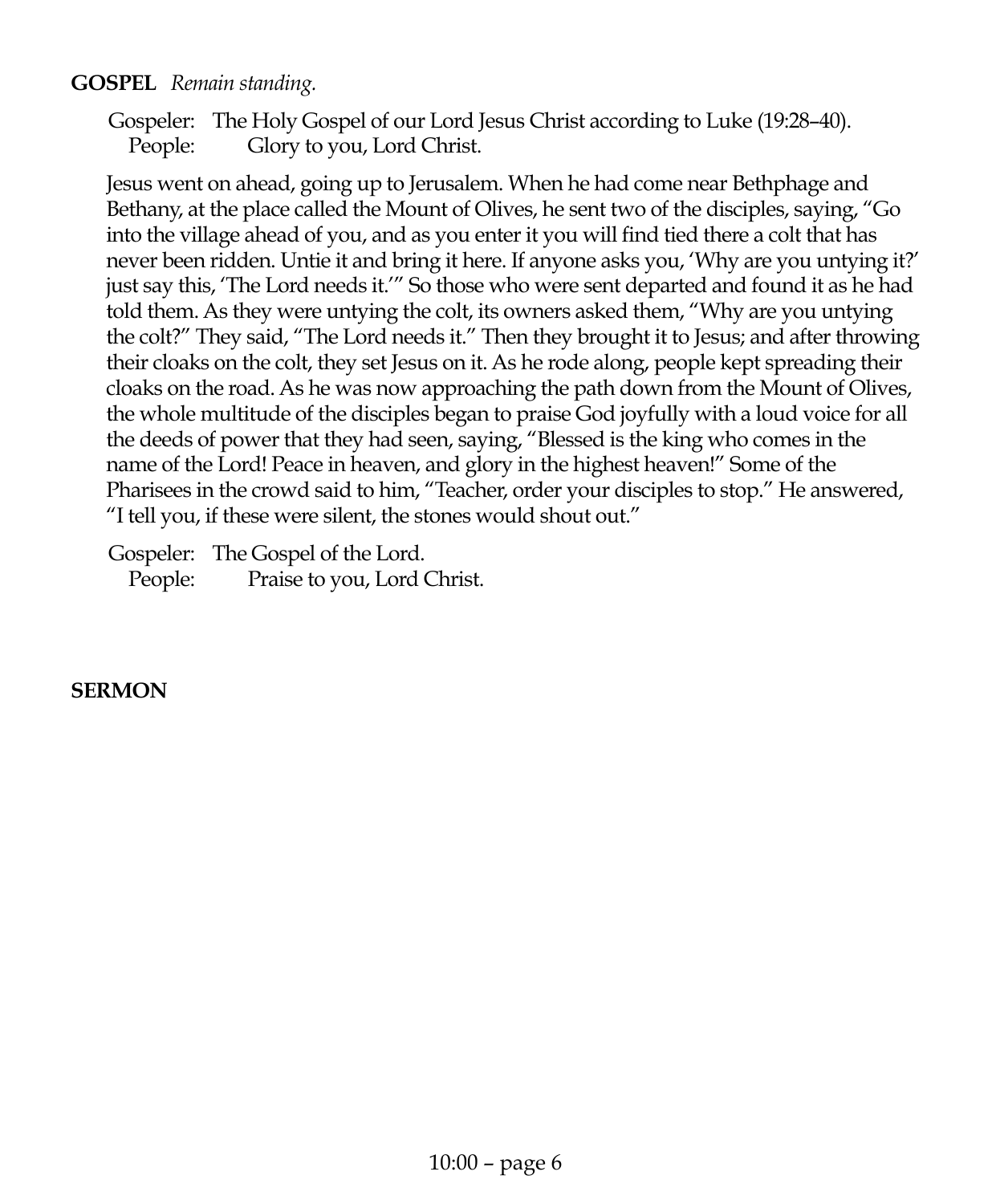### **PRAYERS OF THE PEOPLE** *Standing.*

Leader: As we enter the most holy of weeks, let us pray to the Lord, saying, "All glory, laud, and honor: to thee, redeemer King."

> For Christian communities near and far, that their mission of reconciliation may be strengthened as they journey with Jesus in his passion and resurrection. All glory, laud, and honor:

People: To thee, redeemer King.

- Leader: For this nation and all who bear the responsibility of authority, that they may follow the example of Jesus and lead as ones who serve. All glory, laud, and honor:
- People: To thee, redeemer King.
- Leader: For the earth and her inhabitants, that all of creation may share in the abundance offered by Jesus at the table. All glory, laud, and honor:
- People: To thee, redeemer King.
- Leader: For this city of Knoxville, and especially for the people of Good Samaritan, that we may reflect the love of Jesus in our common life. We pray for those who are celebrating birthdays and anniversaries; and for…. All glory, laud, and honor:
- People: To thee, redeemer King.
- Leader: For those who have asked for our prayers, those for whom we know to pray, and those whose needs are known to you alone, that they may feel the healing power of Jesus' touch. We pray for

*All say together the* **NAMES** *of our parishioners:*

| THE RICHARDS FAMILY<br><b>MATTHEW Kilbey</b>            |
|---------------------------------------------------------|
| <b>MELISSA</b> Shaw Kincaid<br><b>ELEANOR Ripley</b>    |
| <b>CAROLE</b> Kollmer<br><b>TOM Schlitt</b>             |
| <b>MARK</b> Ternes<br><b>ANN</b> McClain                |
| <b>CAROLYN &amp; DON</b><br><b>MARTHA Terrell</b>       |
| <b>ROGER</b> Tibedo<br>McConnell                        |
| <b>BRAD</b> Minor<br><b>DAVE</b> Travins                |
| LEE & MIKE Murdock<br><b>DICCIE</b> Way                 |
| <b>ALICE</b> Wegmann<br><b>FISHER Patrick</b>           |
| <b>MICHELLE Welsh</b><br><b>MEGAN</b> Quigley           |
| <b>KRISSA Randolph</b><br><b>BILL AND FAMILY Wilson</b> |
| <b>JOHN</b> Rea<br>and                                  |
| <b>NANCYE</b> Reeder<br><b>FEROL</b> Yearout            |
|                                                         |

Leader: All glory, laud, and honor: People: To thee, redeemer King.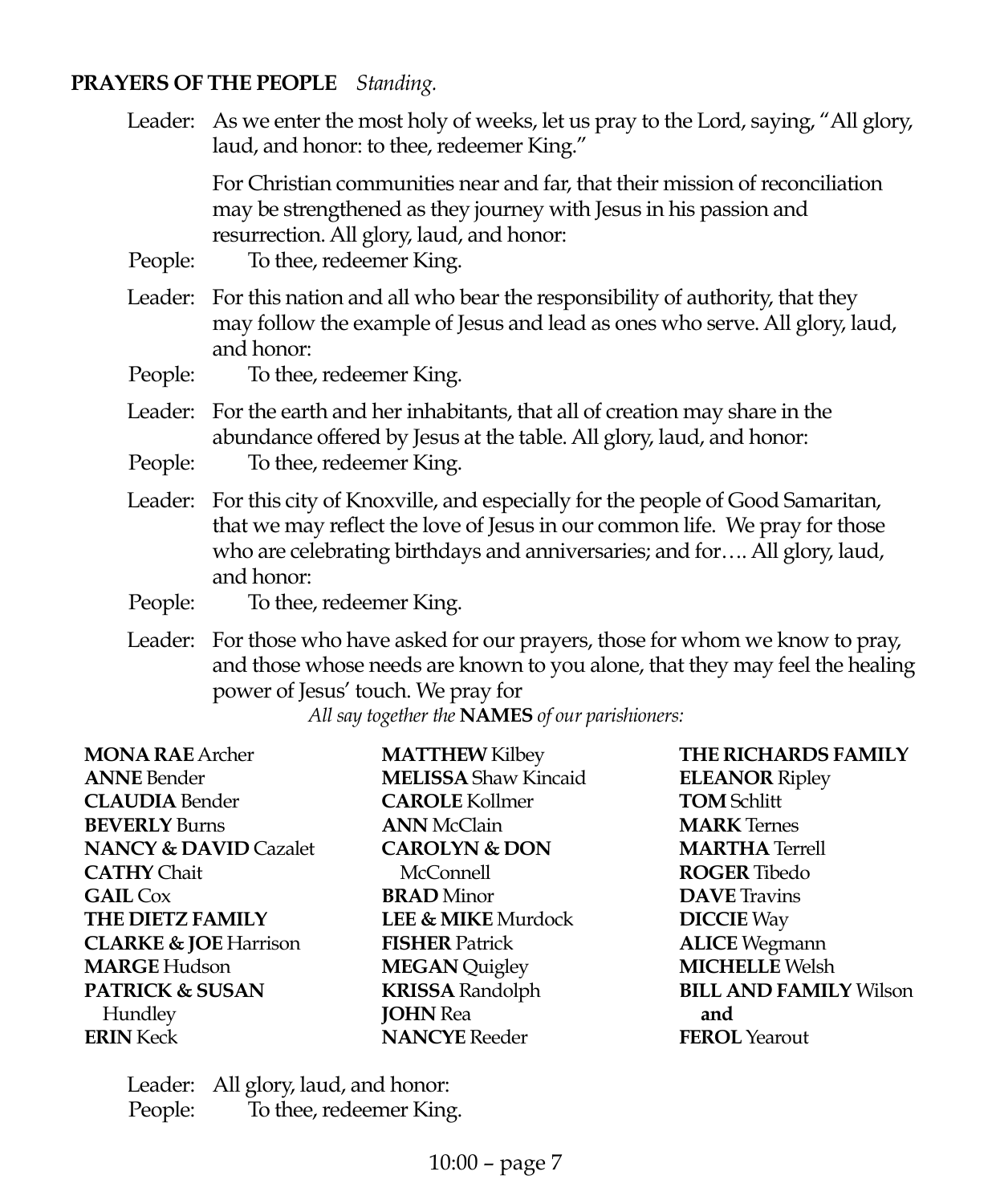- Leader: For all those who have died, that they may rest with Jesus in Paradise. All glory, laud, and honor:
- People: To thee, redeemer King.

*Silence may be kept.*

Celebrant: Lord Jesus Christ, you said to your apostles, "Peace I give to you; my own peace I leave with you:" Regard not our sins, but the faith of your Church, and give to us the peace and unity of that heavenly City, where with the Father and the Holy Spirit you live and reign, now and forever. *Amen.*

**PEACE** *Standing.*

Celebrant: The peace of the Lord be always with you. People: And also with you.

*Greet one another in the name of the Lord.*

### **ANNOUNCEMENTS** *Seated.*

### **The Holy Communion**

### **OFFERTORY**

Walk in love, as Christ loved us and gave himself for us, an offering and sacrifice to God. *—Ephesians 5:2*

### **ANTHEM** *Sung by the Choir.*

Let This Mind Be in You

Let this mind be in you, which was also in Christ Jesus: who, being in the form of God, thought it not robbery to be equal with God; but made himself of no reputation, and took upon him the form of a servant, and was made in the likeness of men: and being found in fashion as a man, he humbled himself and became obedient unto death; even the death of the cross. Wherefore God also hath highly exalted him and has given him a name which is above every name: that at the name of Jesus every knee should bow, of things in heaven, and things in earth, and things under the earth; and that every tongue should confess that Jesus Christ is Lord, to the glory of God the Father.

> —Words: Philippians 2:5–11 Music: Lee Hoiby (1926–2011)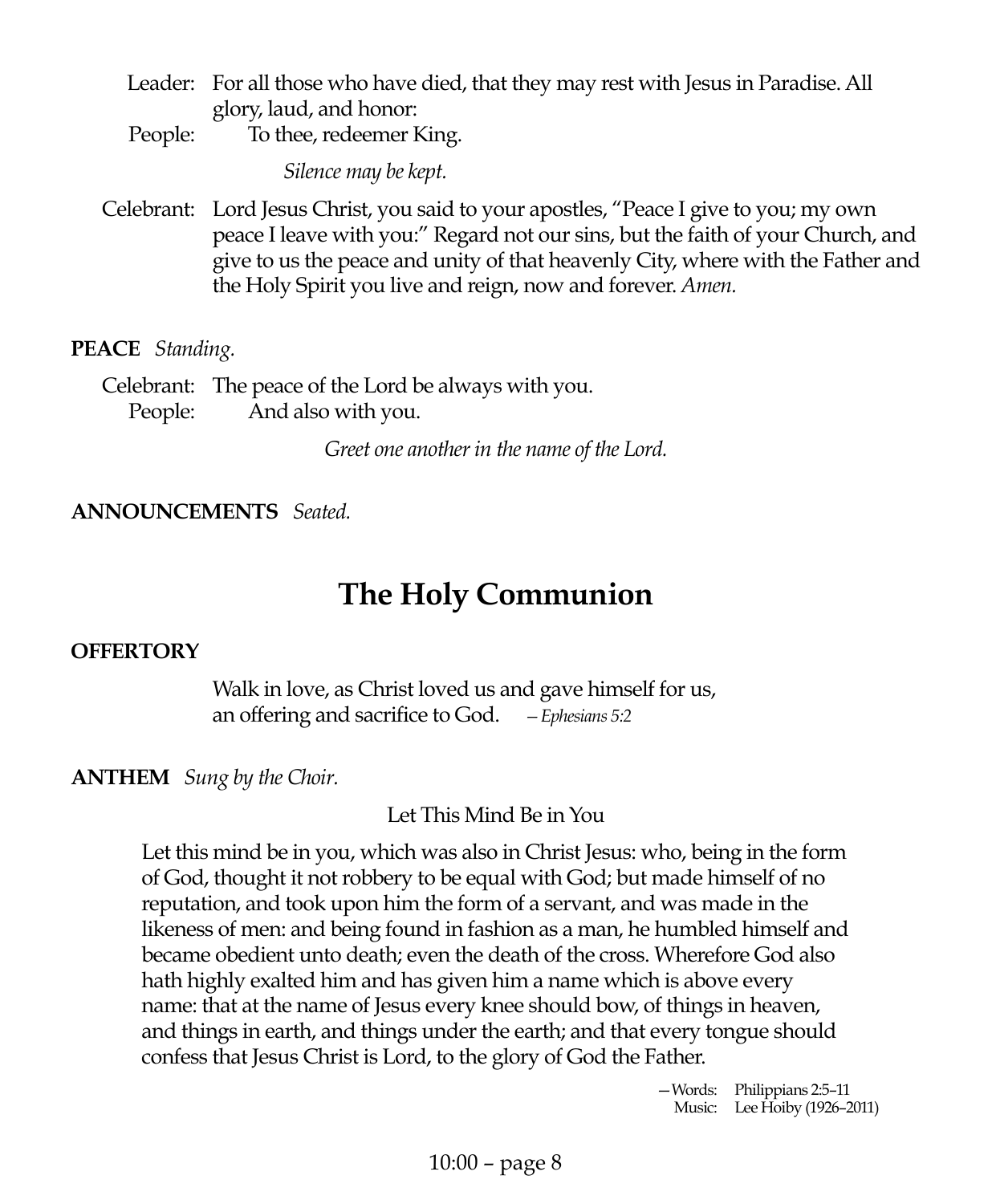#### **FOR THE PRESENTATION**



**HYMN** "O sacred head, sore wounded" *Standing; everyone sings.*

—Words: Paul Gerhardt (1607–1676); tr. Robert Seymour Bridges (1844–1930) Music: *Herlizch tut mich verlangen (Passion Chorale),* Hans Leo Hassler (1564–1612); adapt. Johann Sebastian Bach (1685–1750)

### **THE GREAT THANKSGIVING (Eucharistic Prayer C)** *Remain standing.*

|            | Celebrant: The Lord be with you.                                                                                                                                            |
|------------|-----------------------------------------------------------------------------------------------------------------------------------------------------------------------------|
|            | People: And also with you.                                                                                                                                                  |
|            | Celebrant: Lift up your hearts.                                                                                                                                             |
|            | People: We lift them to the Lord.                                                                                                                                           |
|            | Celebrant: Let us give thanks to the Lord our God.                                                                                                                          |
| People:    | It is right to give God thanks and praise.                                                                                                                                  |
| People:    | Celebrant: God of all power, Ruler of the Universe, you are worthy of glory and praise.<br>Glory to you for ever and ever.                                                  |
| Celebrant: | At your command all things came to be: the vast expanse of interstellar<br>space, galaxies, suns, the planets in their courses, and this fragile earth,<br>our island home. |
| People:    | By your will they were created and have their being.                                                                                                                        |
|            |                                                                                                                                                                             |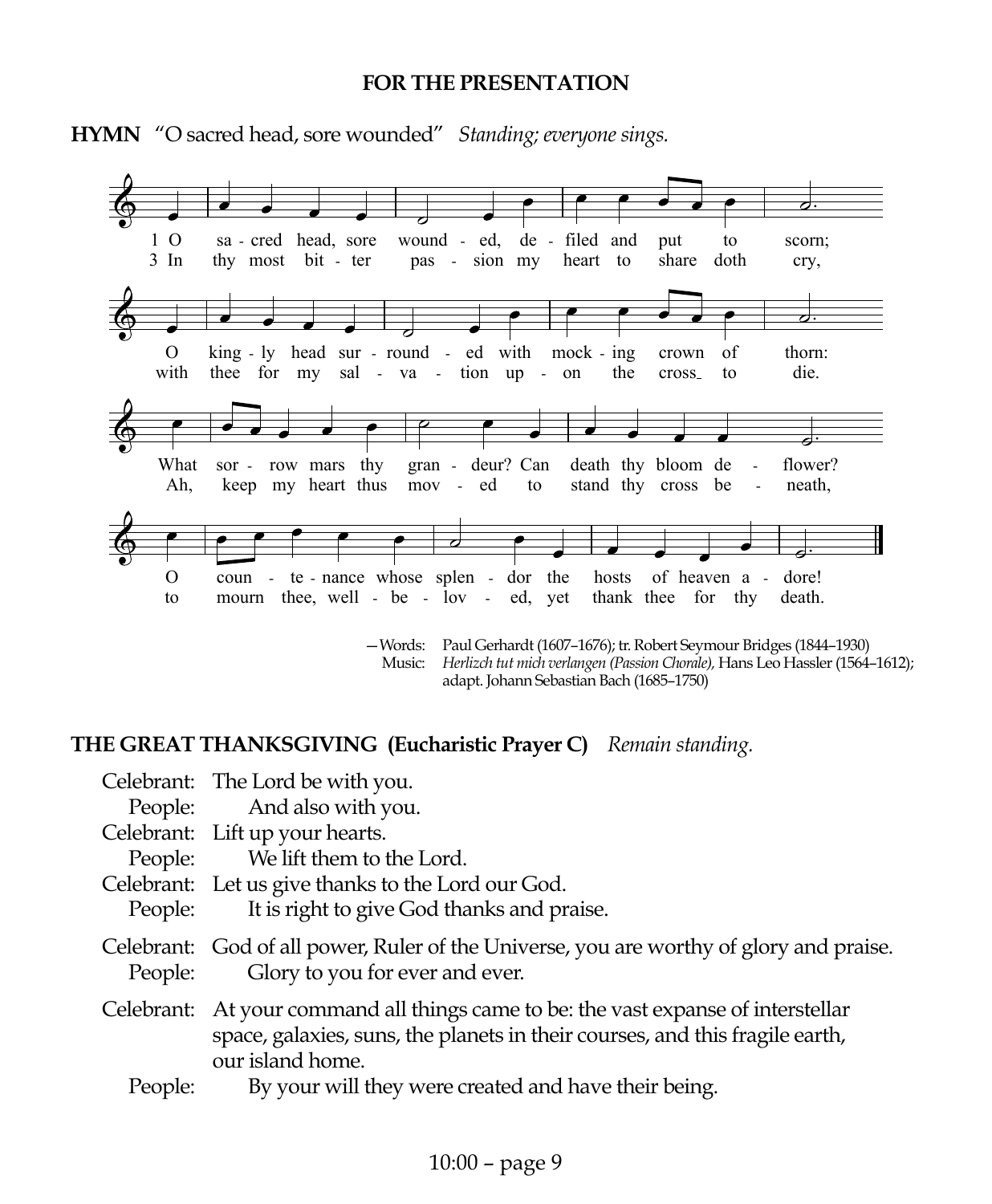Celebrant: From the primal elements you brought forth the human race, and blessed us with memory, reason, and skill. You made us the rulers of creation. But we turned against you, and betrayed your trust; and we turned against one another.

People: Have mercy, Lord, for we are sinners in your sight.

Celebrant: Again and again, you called us to return. Through prophets and sages you revealed your righteous Law. And in the fullness of time you sent your only Son, born of a woman, to fulfill your Law, to open for us the way of freedom and peace.

### People: By his blood, he reconciled us. By his wounds, we are healed.

Celebrant: And therefore we praise you, joining with the heavenly chorus, with prophets, apostles, and martyrs, and with all those in every generation who have looked to you in hope, to proclaim with them your glory, in their unending hymn:



—Setting: From *New Plainsong;* David Hurd (b. 1950)

### *The people stand or kneel.*

Celebrant: And so, Father, we who have been redeemed by him, and made a new people by water and the Spirit, now bring before you these gifts. Sanctify them by your Holy Spirit to be the Body and Blood of Jesus Christ our Lord.

> On the night he was betrayed he took bread, said the blessing, broke the bread, and gave it to his friends, and said, "Take, eat: This is my Body, which is given for you. Do this for the remembrance of me."

> After supper, he took the cup of wine, gave thanks, and said, "Drink this, all of you: This is my Blood of the new Covenant, which is shed for you and for many for the forgiveness of sins. Whenever you drink it, do this for the remembrance of me."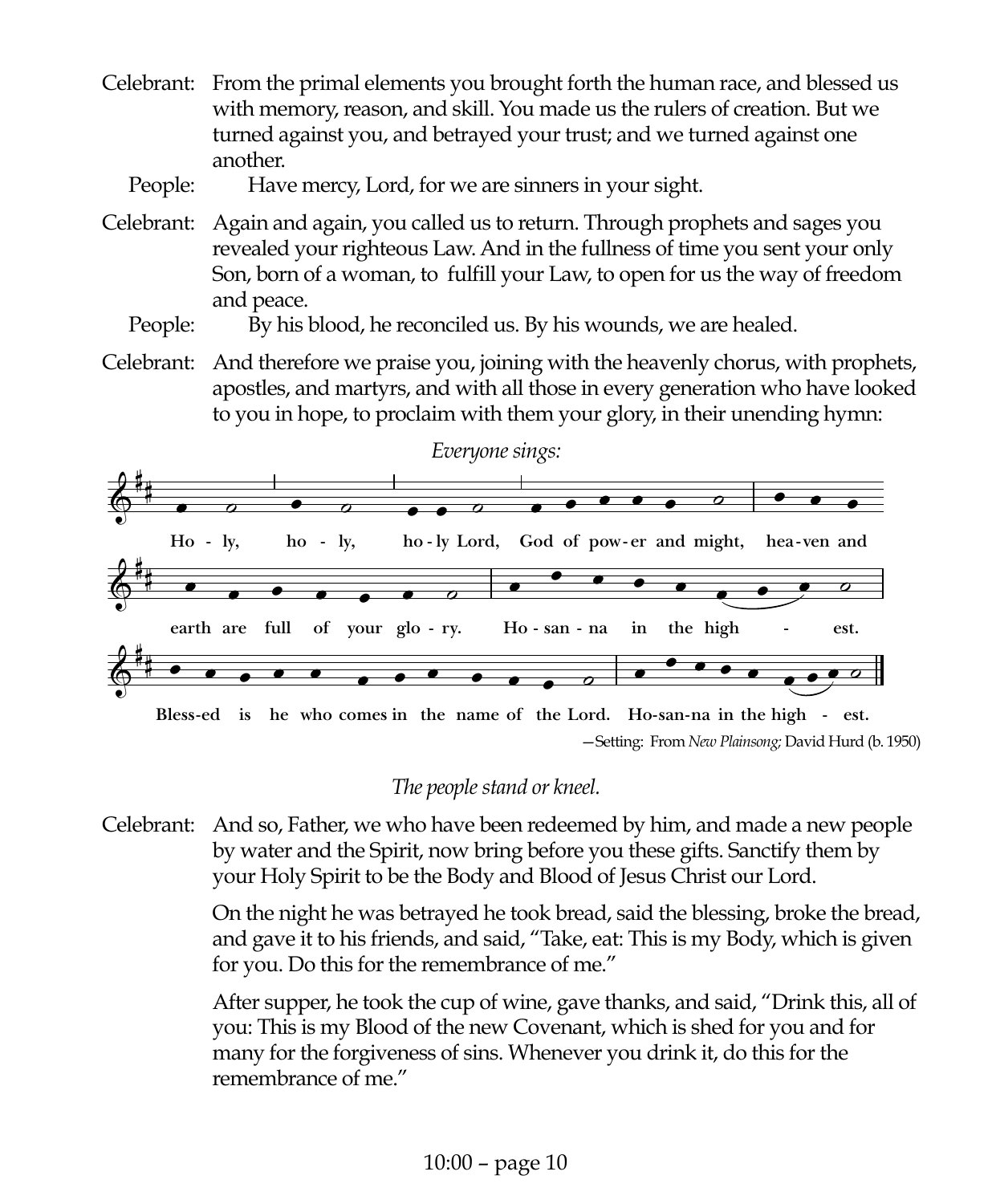Remembering now his work of redemption, and offering to you this sacrifice of thanksgiving,

- People: We celebrate his death and resurrection, as we await the day of his coming.
- Celebrant: Lord God of our forbears: God of Abraham and Sarah; Isaac and Rebekah; Jacob, Rachel, and Leah; God and Father of our Lord Jesus Christ: Open our eyes to see your hand at work in the world about us. Deliver us from the presumption of coming to this Table for solace only, and not for strength; for pardon only, and not for renewal. Let the grace of this Holy Communion make us one body, one spirit in Christ, that we may worthily serve the world in his name.
	- People: Risen Lord, be known to us in the breaking of the Bread.
- Celebrant: Accept these prayers and praises, Father, through Jesus Christ our great High Priest, to whom, with you and the Holy Spirit, your Church gives honor, glory, and worship, from generation to generation.
	- All: AMEN.

*Silence is kept, as the ministers bow in thanksgiving.*

- Celebrant: And now, as our Savior Christ has taught us, we are bold to say,
	- All: Our Father, who art in heaven, hallowed be thy Name, thy kingdom come, thy will be done, on earth as it is in heaven. Give us this day our daily bread. And forgive us our trespasses as we forgive those who trespass against us. And lead us not into temptation, but deliver us from evil. For thine is the kingdom, and the power, and the glory, for ever and ever. Amen.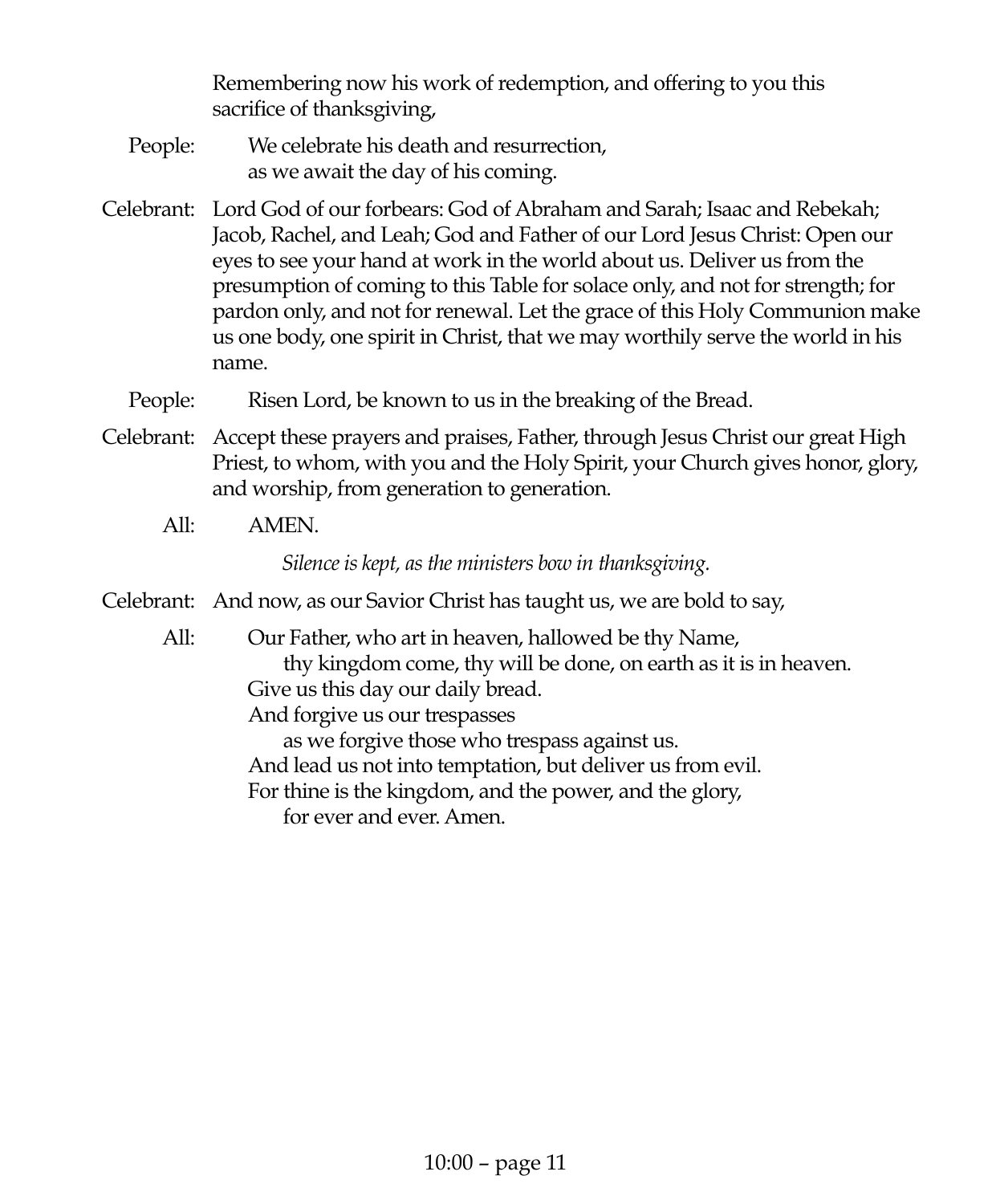#### **THE BREAKING OF THE BREAD**



—Setting: From *New Plainsong;* David Hurd (b. 1950)

### **INVITATION**

Celebrant: The Gifts of God for the People of God. Take them in remembrance that Christ died for you, and feed on him in your hearts by faith, with thanksgiving.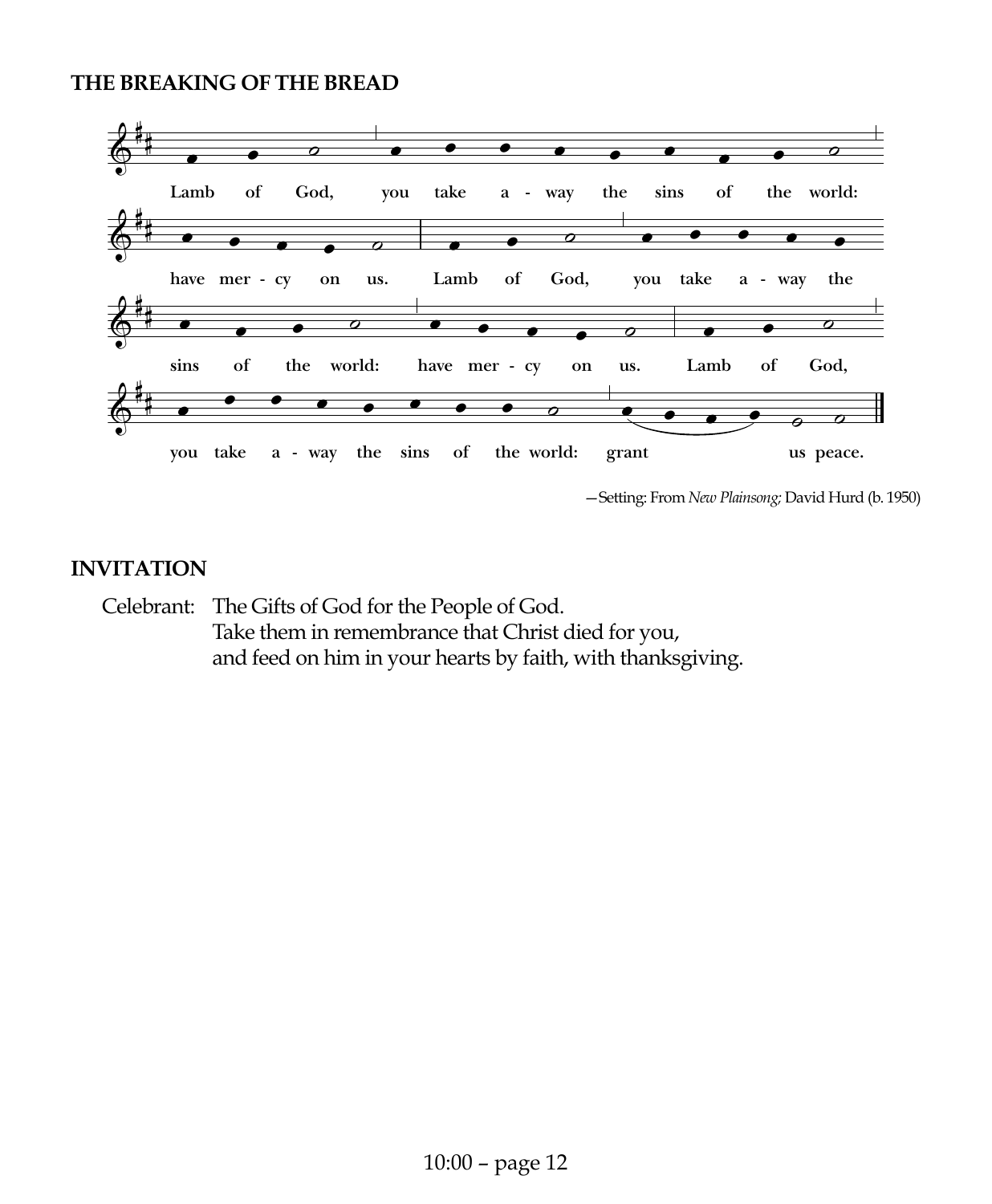#### **DURING COMMUNION**



### **HYMN** "What wondrous love is this" *Everyone sings.*

Music: *Wondrous Love,* from *The Southern Harmony,* 1835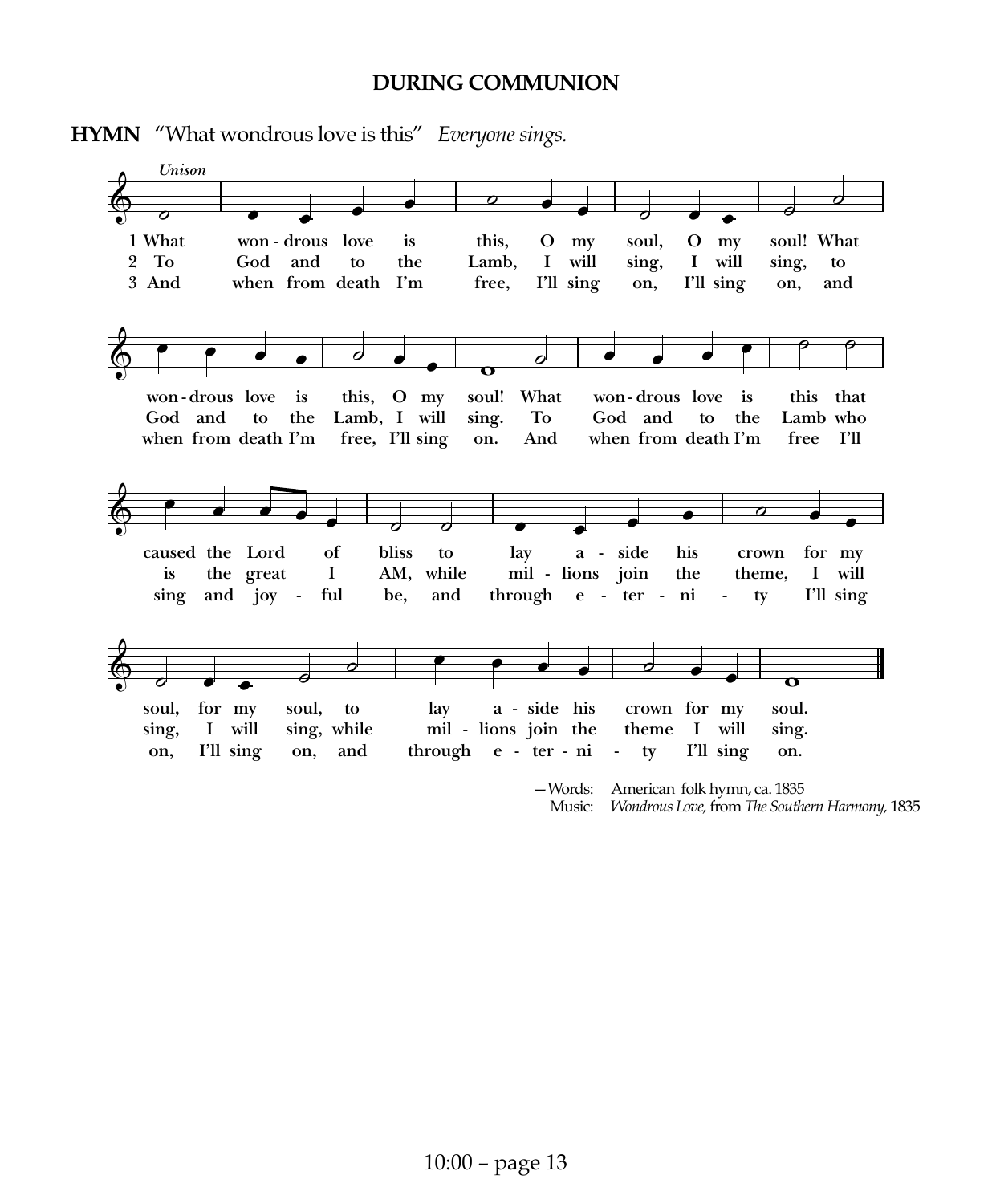### **POSTCOMMUNION PRAYER** *Kneeling.*

Celebrant: Let us pray. All: Almighty and everliving God, we thank you for feeding us with the spiritual food of the most precious Body and Blood of your Son our Savior Jesus Christ; and for assuring us in these holy mysteries that we are living members of the Body of your Son, and heirs of your eternal kingdom. And now, Father, send us out to do the work you have given us to do, to love and serve you as faithful witnesses of Christ our Lord. To him, to you, and to the Holy Spirit, be honor and glory, now and for ever. Amen.

> *At the conclusion of Communion, the people may be seasted, and the ministers are seated in the congregation.*

**ANTHEM** *Sung by the Choir.*

Ah, Holy Jesus

| Ah, holy Jesus, how have you offended,       | For me, kind Jesus, was your incarnation,                                                                                     |
|----------------------------------------------|-------------------------------------------------------------------------------------------------------------------------------|
| That mortal judgment has on you descended?   | Your mortal sorrow, and your life's oblation,                                                                                 |
| By foes derided, by your own rejected,       | Your death of anguish, and your bitter passion,                                                                               |
| O most afflicted!                            | For my salvation.                                                                                                             |
| Who was the guilty? Who brought this upon    | Therefore dear Jesus, since I cannot pay you,                                                                                 |
| you?                                         | I do adore you, and will every pray you,                                                                                      |
| It is my treason, Lord, that has undone you. | Think on your pity and your love unswerving,                                                                                  |
| 'Twas I, Lord Jesus, I it was denied you;    | Not my deserving.                                                                                                             |
| I crucified you.                             | Ah, holy Jesus.                                                                                                               |
| -Words:<br>Music:                            | Johann Heerman (1585-1647), tr. Robert Bridges (1844-1930), alt.<br>Johann Crüger, (1598-1662), arr. Larry Shackley (b. 1956) |
|                                              |                                                                                                                               |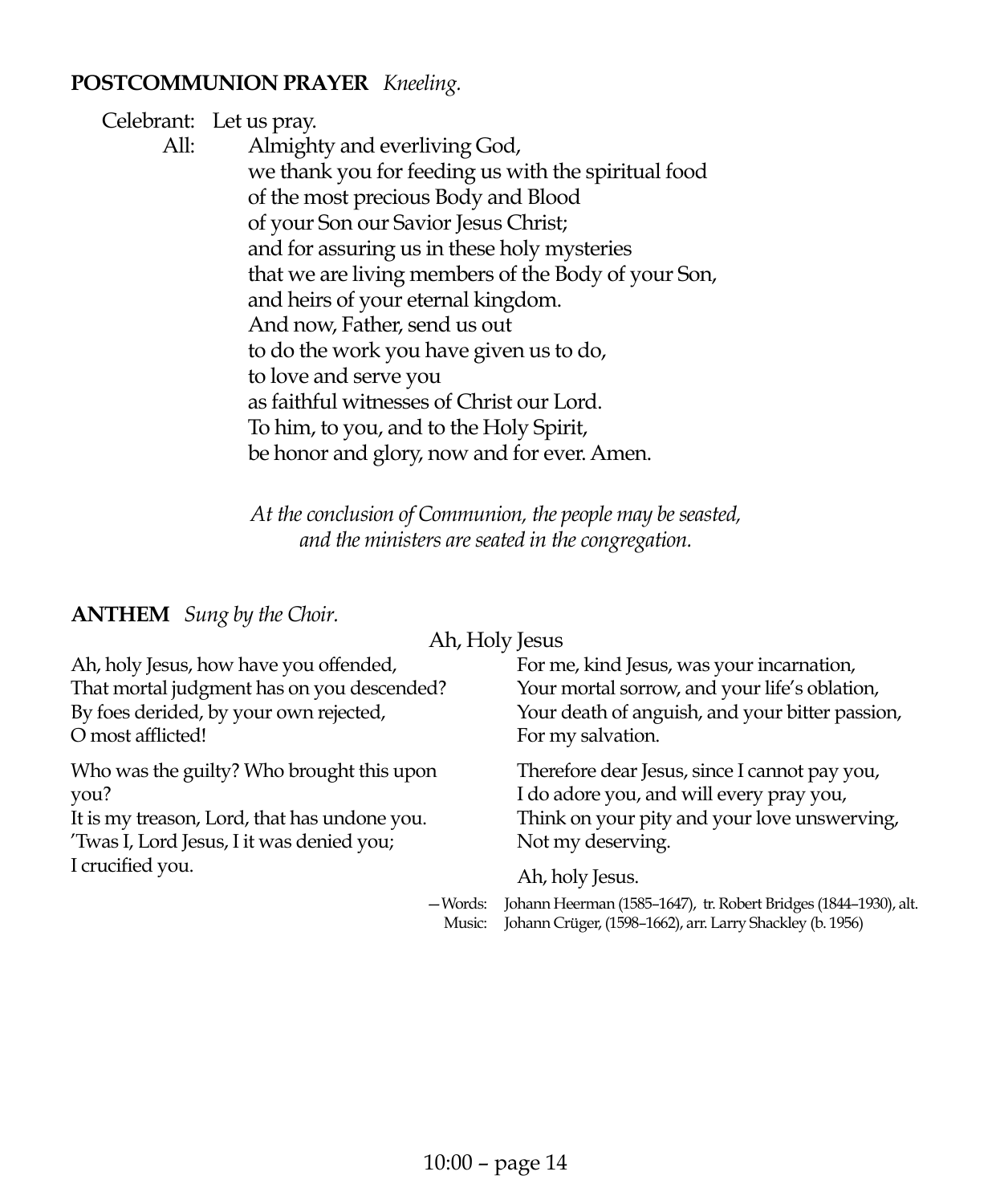### **THE PASSION OF OUR LORD JESUS CHRIST**

*The people may be seated for the first portion of the reading. The customary responses before and after the Gospel are omitted.*

\* \* \* \* \*

|         | Narrator: At that festival the governor used to release a prisoner<br>Pilate: Whom do you want me to release for you, Jesus Barabbas, or Jesus the |
|---------|----------------------------------------------------------------------------------------------------------------------------------------------------|
| People: | <b>Anointed One?</b><br>Barabbas!                                                                                                                  |
|         | Pilate: What shall I do then with the Anointed One?<br>People: Crucify him! Crucify him!                                                           |
| People: | Pilate: Are you certain of his guilt?<br>Narrator: The crowd took up the chant:<br>Crucify him! Crucify him! Crucify him!                          |
|         | Pilate: Shall I crucify your king?<br>People: We have no king but Caesar!                                                                          |
|         | * * * * *                                                                                                                                          |
|         | Narrator: The soldiers led Jesus away within the governor's palace They began to<br>mock him by kneeling before him.                               |
| People: | Hail, King of the Jews!                                                                                                                            |

*All stand at the mention of "Golgatha, which means 'skull.'"*

*At the conclusion of the reading, silence is kept for a space, after which all depart quietly, without ceremony.*